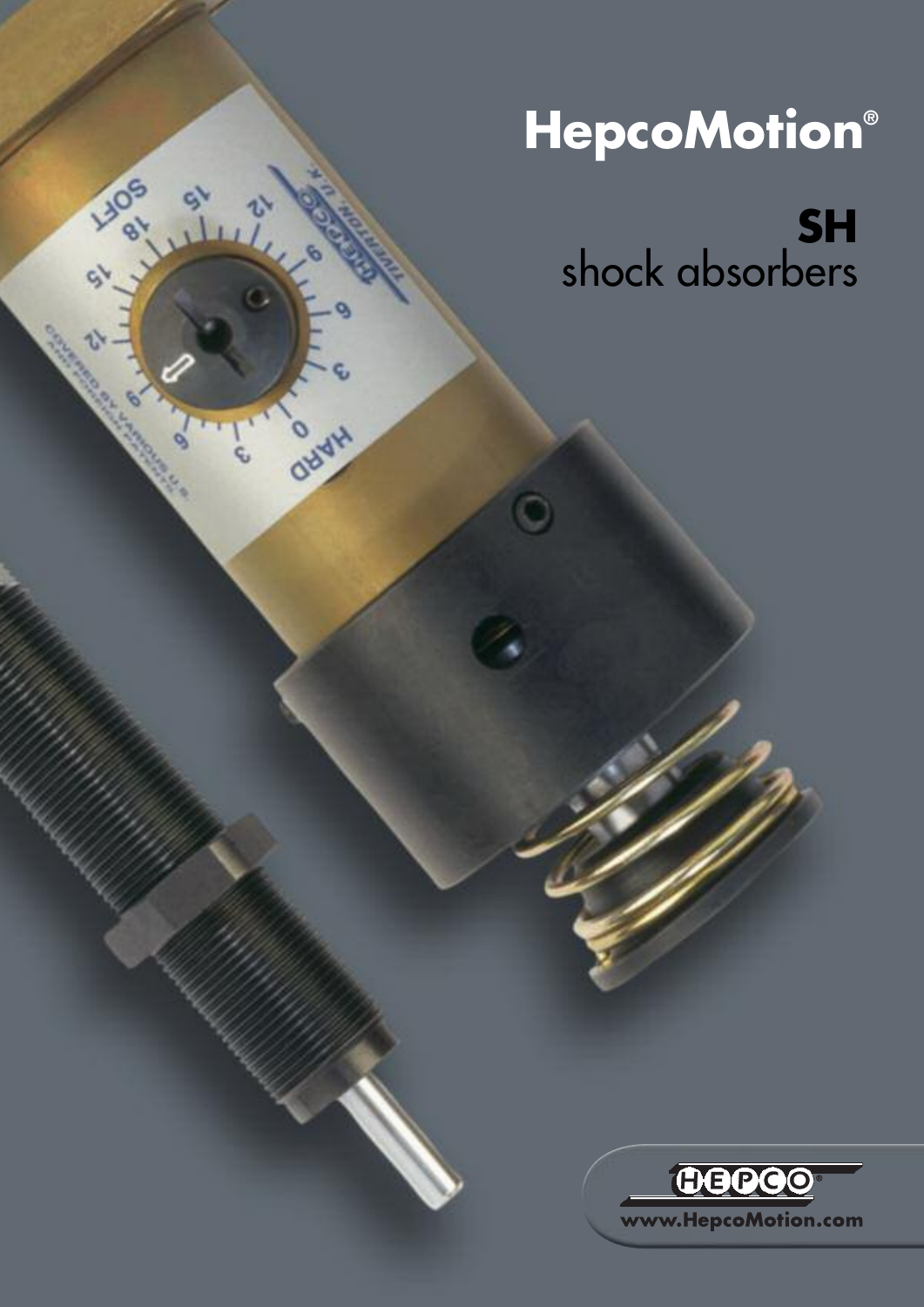#### **FOR AMENDMENTS & UPDATES VISIT www.HepcoMotion.com and select literature button**

| <b>Contents</b>                                   | Page      |
|---------------------------------------------------|-----------|
| <b>Introduction</b>                               | 1         |
| <b>System Composition</b>                         | $2 - 3$   |
| <b>Application Examples</b>                       | $4 - 5$   |
| <b>Absorbing Shock</b>                            | $6 - 7$   |
| <b>Energy Capacity Ratings</b>                    | 8         |
| <b>Selection Examples</b>                         | 9         |
| <b>Data and Dimensions</b>                        |           |
| <b>Full Threaded Body Shock Absorbers</b>         | $10 - 11$ |
| <b>Fixed Flange Shock Absorbers</b>               | $12 \,$   |
| <b>Installation, Adjustment, Ordering Details</b> | 13        |

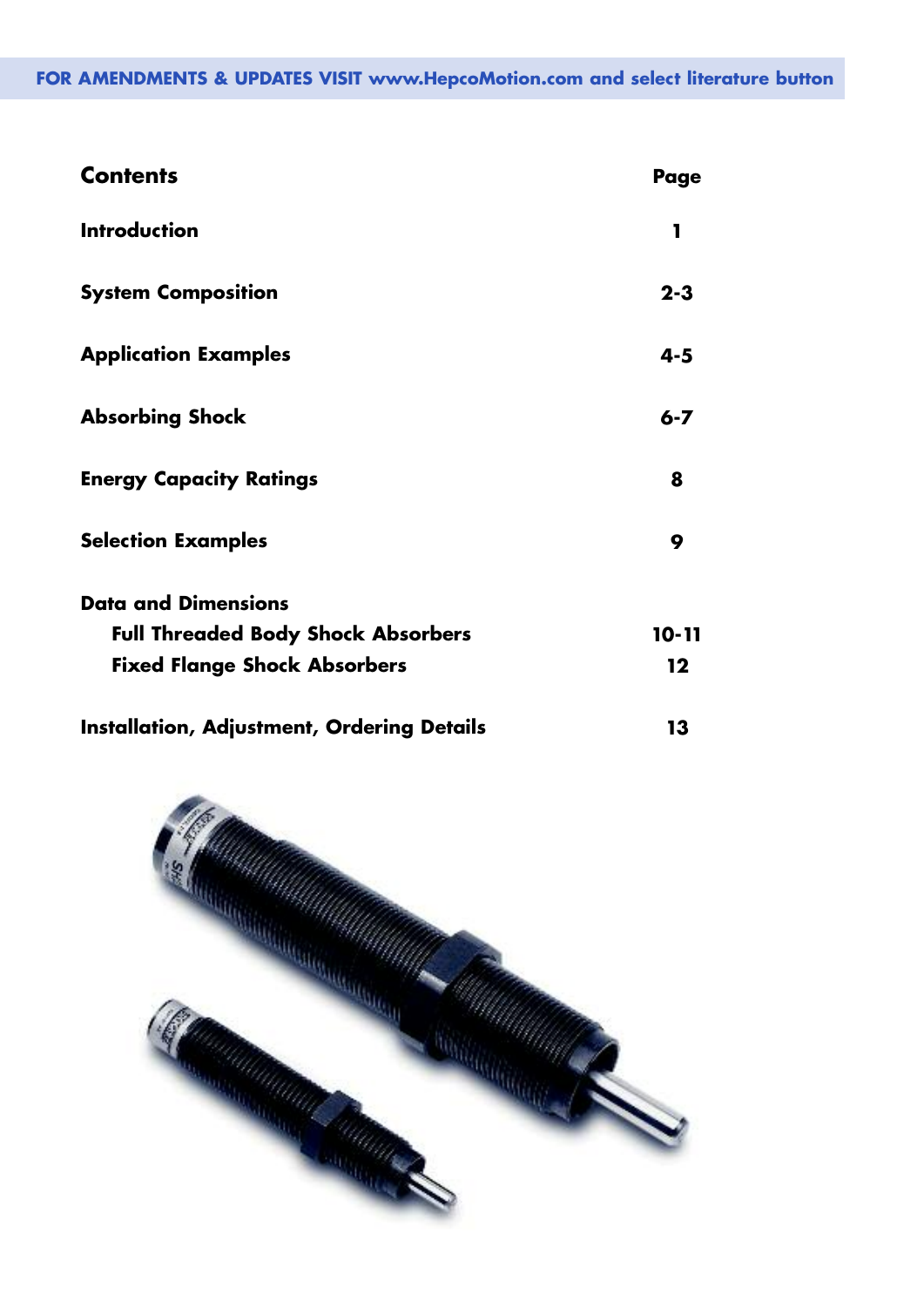# **Introducing HepcoMotion SH Shock Absorbers**

**Hepco Shock Absorbers are the ideal solution to eliminate damaging impact forces created by moving loads and objects. They are particularly useful when used with Hepco's range of linear slide systems, and will offer the user:**

- Extended machine life
- Higher operating speeds leading to greater production throughput
- Higher operating loads
- Reduced stress in associated parts
- Reduced noise
- Reduced design and fabrication costs

**Traditional stopping devices such as springs and rubber bumpers will store energy rather than dissipate it. Having stopped the object it then bounces back causing further loading on associated parts, leading to fatigue and failure.**



Hepco SH Shock Absorbers will match the speed and mass of the moving object and bring it to rest with **no shock – the energy will simply be dissipated, mostly as heat. They also out-perform cylinder cushioning or dashpots, dissipating the energy at a uniform rate, thus enabling far faster stopping times to be achieved. The range offers adjustable and non–adjustable full threaded metric type shock absorbers together with fixed flange adjustable type up to 28mm bore size.**

Hepco Shock Absorbers can be used with all of Hepco's linear motion products but users will find them **a key element in applications for the HPS Powerslide–2 and HDS Heavy Duty System where extra shock absorption is often required.**

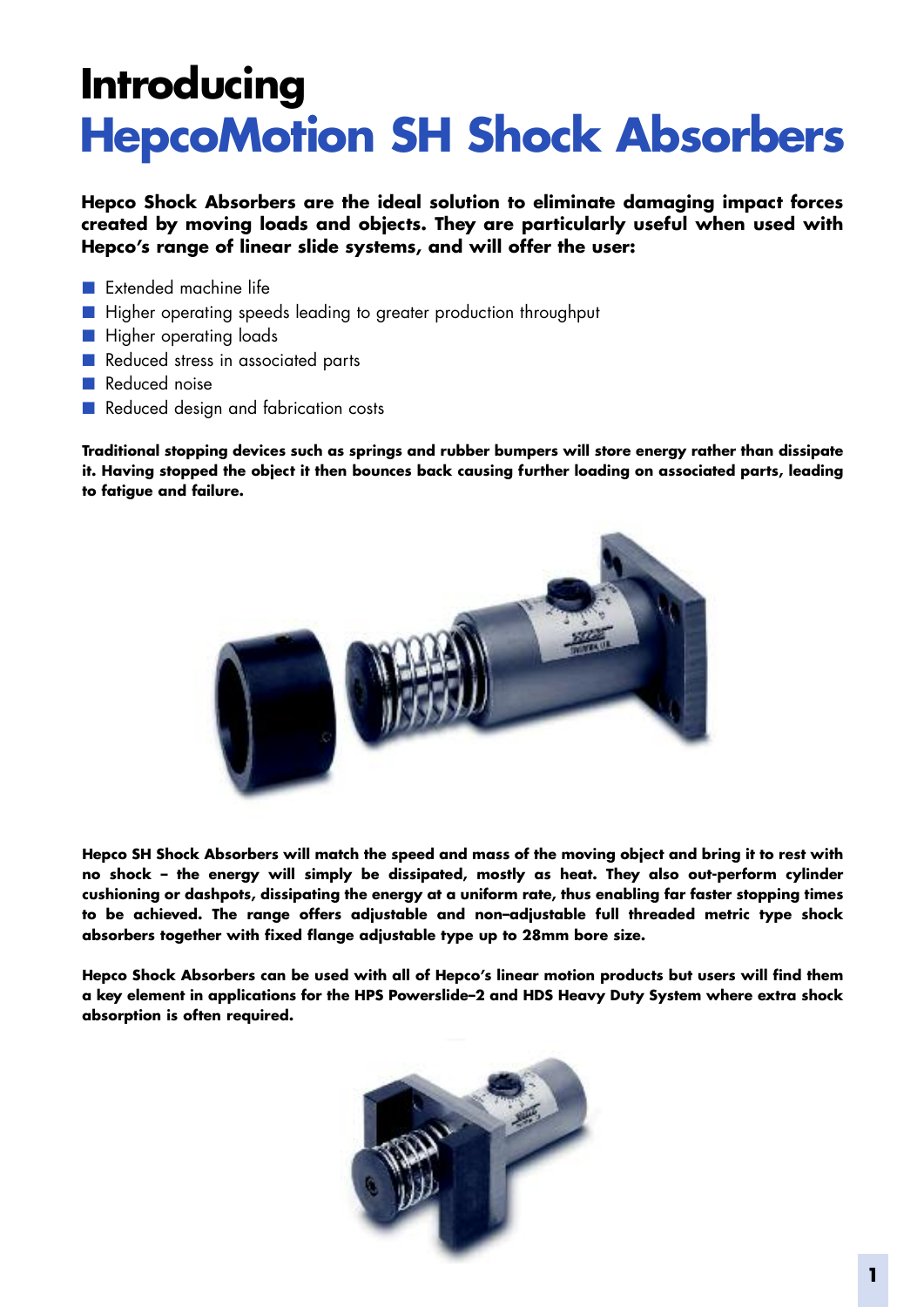#### **System Composition**

#### **Non-Adjustable Full Threaded Body Shock Absorbers**



#### **Non-Adjustable Full Threaded Type Series SH10 to 25**

These are self–compensating shock absorbers designed to decelerate loads over a specified narrow weight range. They are useful in high speed or high cycle applications where the loading and speed parameters are known and are not likely to change significantly in the future. They incorporate a tamper proof, non–adjustable internal metering tube selected for the application.

The entire body of the unit is threaded which assists in the heat dissipating process, together with a built in positive stop to prevent "bottoming out". The stop will also provide a datum work positioning point.

These shock absorbers are easy to mount and can be screwed into a threaded hole with a single Lock Nut (Universal Mounts available for this purpose) or fitted into a through hole with two Lock Nuts on the body of the unit.



#### **Adjustable Full Threaded Type Series SHA20 to 36**

These models offer greater versatility and allow operation within a wide range of loading conditions. The adjustable fine tuning provides optimum performance, particularly useful where it is desirable to use the same size shock absorber throughout the installation even if velocities vary greatly. The SHA20 and SHA36 sizes have built in positive stops whilst the SHA25 requires a Stop Collar.

All sizes are offered with the necessary Lock Nuts and a Universal Mounting Flange.

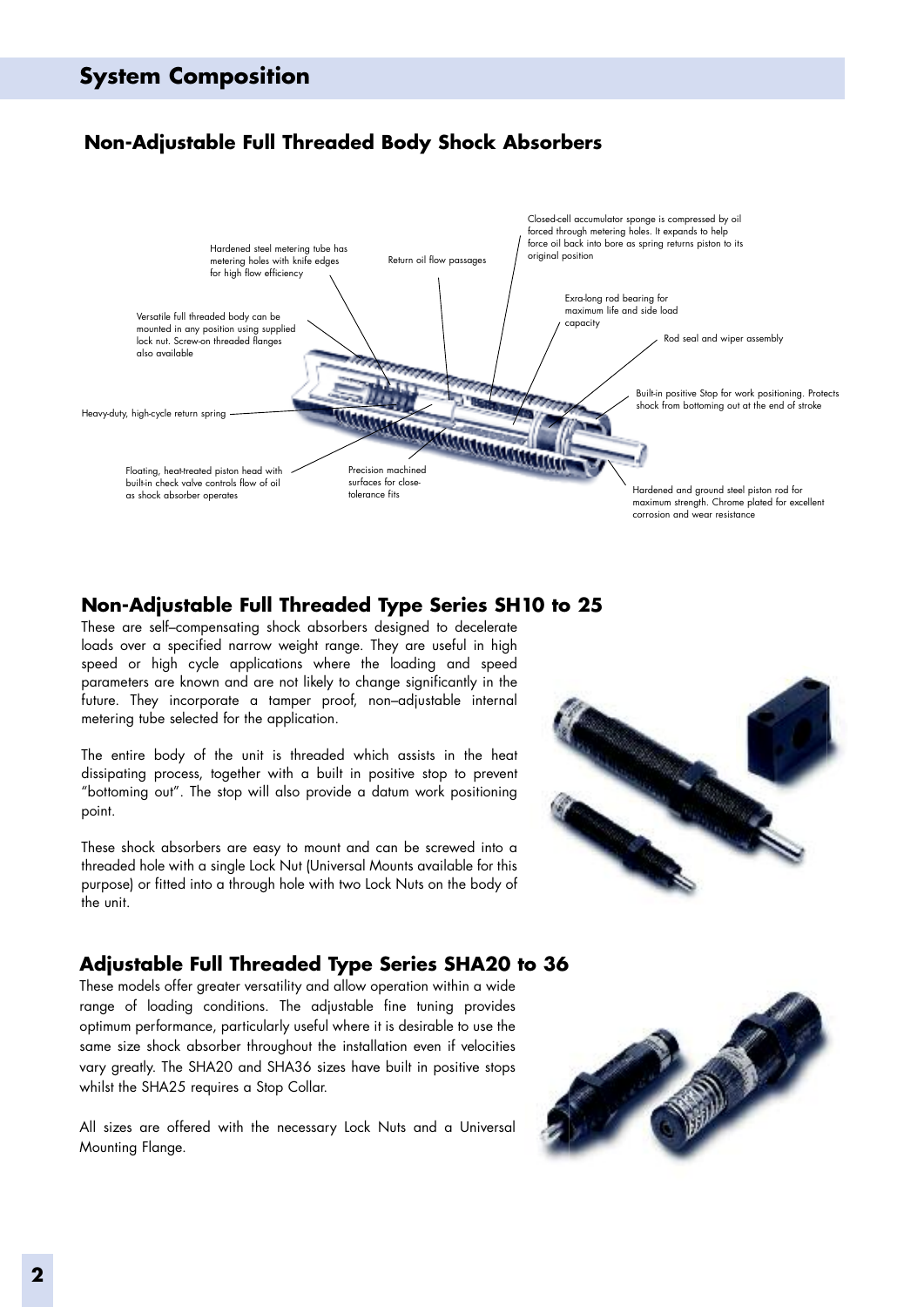## **System Composition**



#### **Adjustable Fixed Flange Type Series SHA45 to 67**

Fixed Flange Shock Absorbers are interchangeable with other manufacturer's units of the same bore size and are offered at competitive prices to similar models, making them attractive for OEM users. The fixed flange design offers a positive location which eliminates the need to adjust stops, limit switches or sensors and consequently saves time on installation or when changing. For this reason they are often chosen by OEMs for use on the same machine or range of machines, the adjustable feature allowing operation within a wide load and speed range. They are available with a rear or front mounting flange with a range of Stop Collars and Bars to complement the series.



#### **Positive Stop Bars and Collars for Fixed Flange Models Series SHA45 to 67**

Positive Stop Collars and Bars are hardened and precision machined – they enable a fixed work positioning point to be established, automatically preventing bottoming out of the piston rod. There is no need to calculate the clearance required! Both Bars for front flange and Collars for rear flange mounting perform the same function. Stop Bars, being securely fitted to the flange, are not to be used for mounting – there are separate holes in the flange for this function. The Stop Collar fits over the front of the shock absorber body and has the added benefit that it will assist in protecting the return spring, rod and seals from weld splatter, metal cutting and other contaminants. Both Bars and Collars act as a visual check to ensure that the full stroke of the shock absorber is being used at all times.

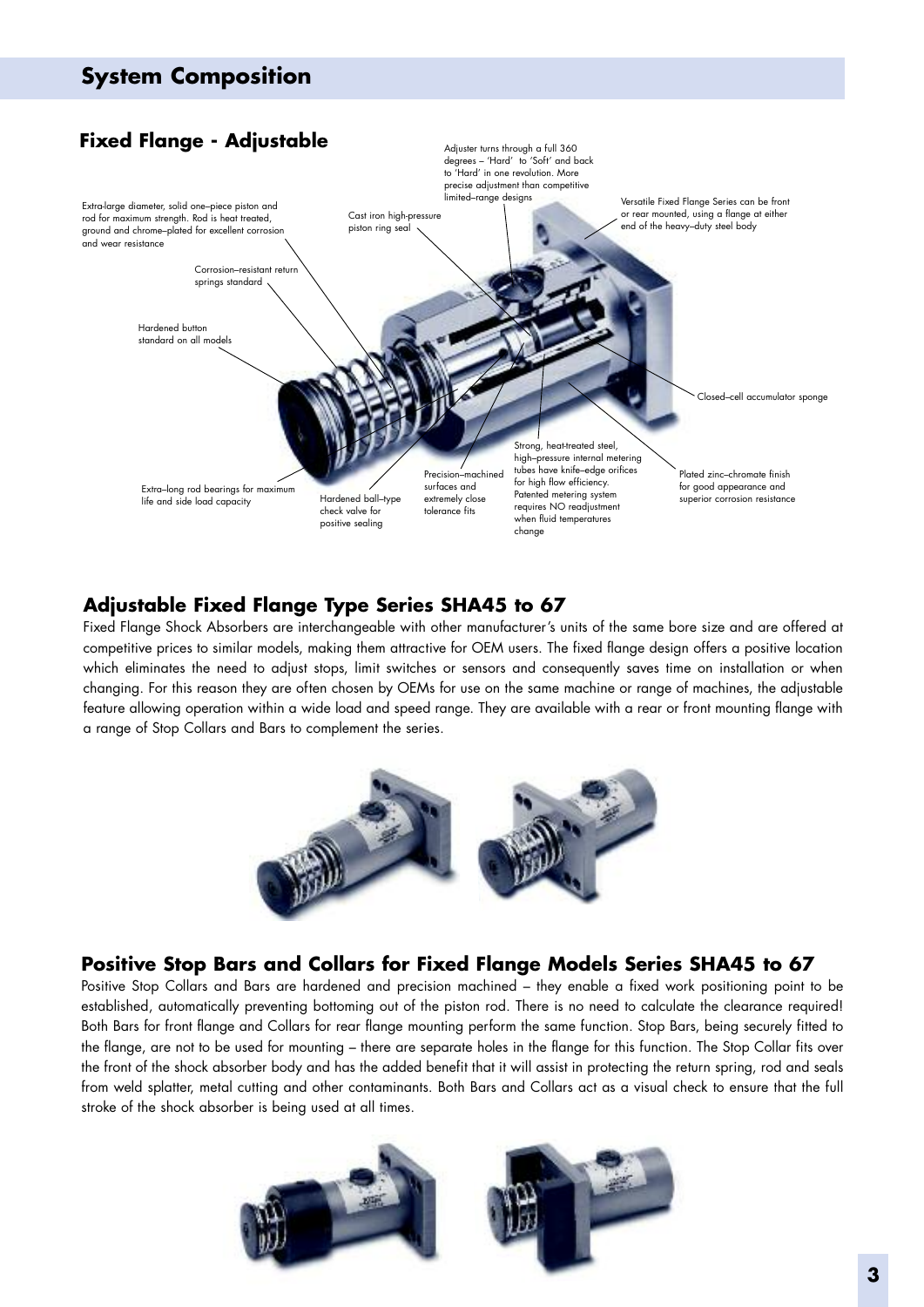### **Application Examples**

#### **Pneumatic Handling System**

A suction pad head is mounted to a Hepco HPS Powerslide-2 guided rodless cylinder. This unit is used to pick boxes from a conveyor and place them onto an automatic trailer loading system. High cycle rate and high impact speed mean that internal cushioning is insufficient even when the load is light.

Shock Absorbers provide smoother stopping while preventing damage to the cylinder internals.

 $\theta$ 







#### **Carriage Transport System**

A Hepco GV3 Carriage is driven on the horizontal slide by a friction drive. The Carriage continues onto the vertical platform under its own momentum.

The Shock Absorber is used to absorb that momentum, preventing the Carriage from bouncing back.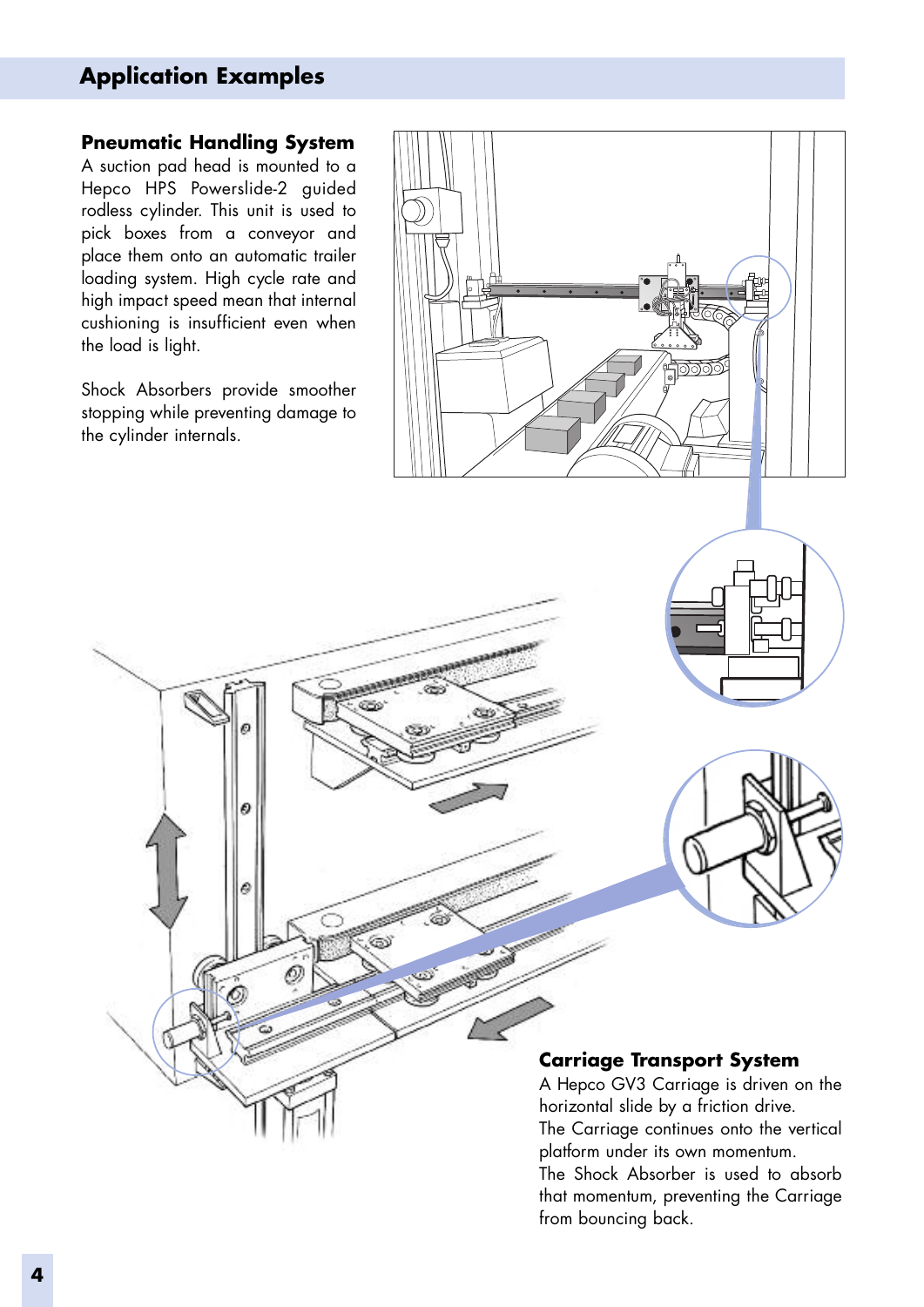

The high value of this gantry set-up means that the small additional investment in shock absorption is well justified to prevent any possibility of damage due to control system failure.

Shock Absorbers are mounted as close as possible to the Centre of Gravity of the moving masses.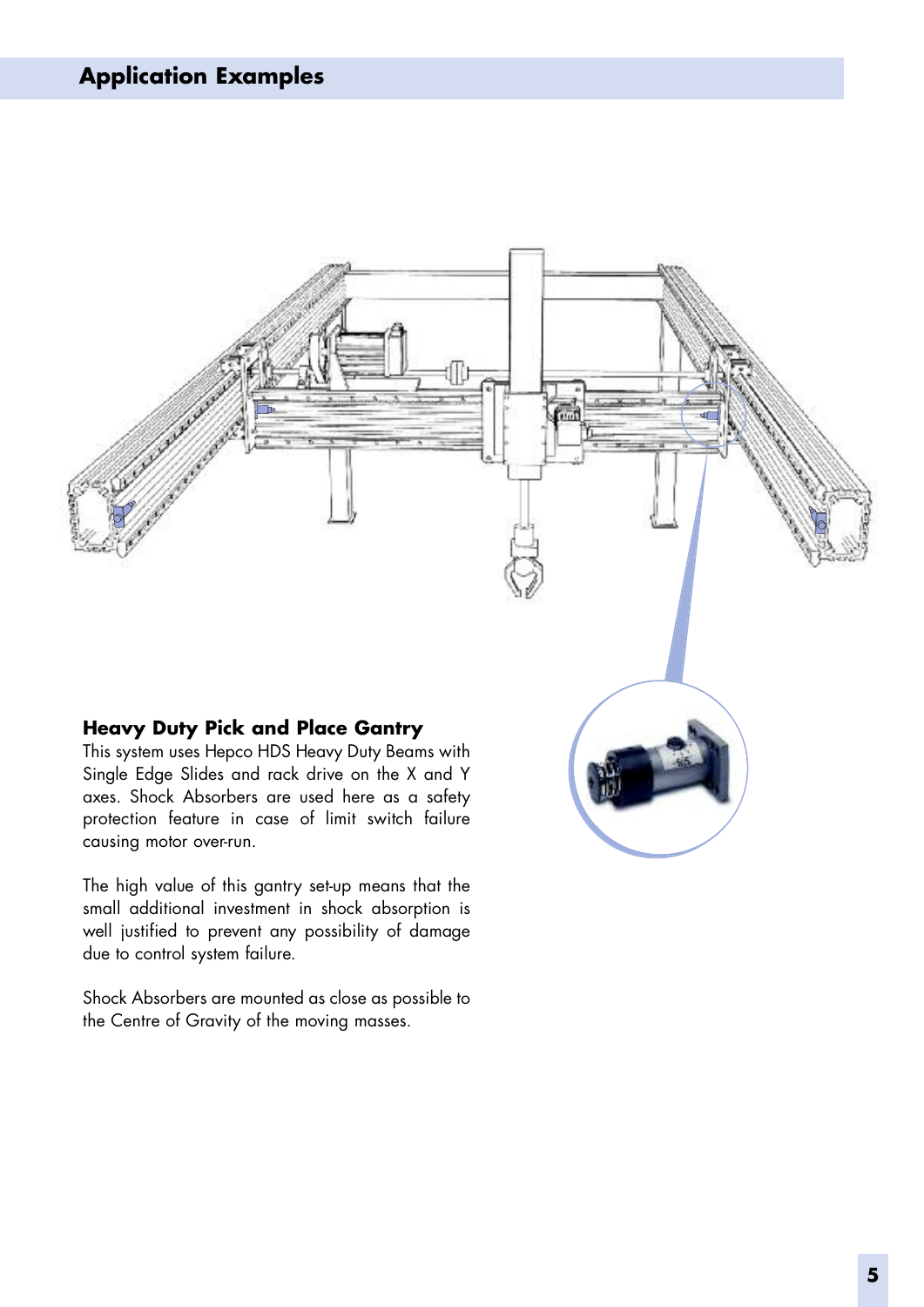#### **Absorbing Shock**

**In order to minimise the damaging inertia forces on a system as it comes to rest, a shock absorber of some kind is required. The Hepco SH Shock Absorber is best suited to this requirement as it is designed to provide constant force throughout its operating stroke. As the piston moves through its stroke the velocity is constantly decreasing – this requires a reduction in orifice area to maintain constant pressure, and therefore constant decelerating force. Hepco SH Shock Absorbers meter oil through a series of metering holes (see drawings page 2 and 3), the position and size of which are computer calculated to ensure constant pressure.**

**Dashpots, cylinder cushions and springs all exhibit variable force over their operational stroke, leading to greater resisting forces than are necessary with a Hepco SH Shock Absorber.**

**Adjustable shock absorbers offer the additional advantage of being able to fine–tune the resistance, and therefore obtain maximum cycle rates with soft, non-destructive stops.**



#### **Selecting the Correct Size Shock Absorber**

There are three factors which need to be considered when selecting a shock absorber. The energy dissipated per cycle, the energy dissipated per hour and the effective mass of the object being brought to rest. These factors can be calculated for most applications using the four parameters listed.

| 1. Mass to be decelerated | m (kg)    |
|---------------------------|-----------|
| 2. Impact Velocity        | $v$ (m/s) |
| 3. Propelling Force       | F(N)      |
| 4. Cycles Per Hour        | $C$ (/hr) |

#### **Key to symbols used**

- E1 Kinetic Energy (Nm)
- $E_2$  Propelling Force Energy (Nm)
- E3 Total Energy Per Cycle (Nm)
- E4 Total Energy Dissipated Per Hour (Nm)
- m Mass (kg)
- Me Effective Mass (kg)
- F Propelling Force (N)
- C Cycles Per Hour (/hr)
- S Shock Absorber Stroke (m)
- v Impact Velocity (m/s)
- $v_i$  Impact Velocity for rotary applications  $(m/s)$
- $v_p$  Peripheral Velocity for rotary applications (m/s)
- r Radius of Table (m)
- Pm Motor Power (Kw)
- g Acceleration due to gravity = 9.81 (m/s2)
- *µ* Coefficient of Friction between mass and rollers
- M Propelling Torque (Nm)
- b Shock Absorber Mounting Radius (m)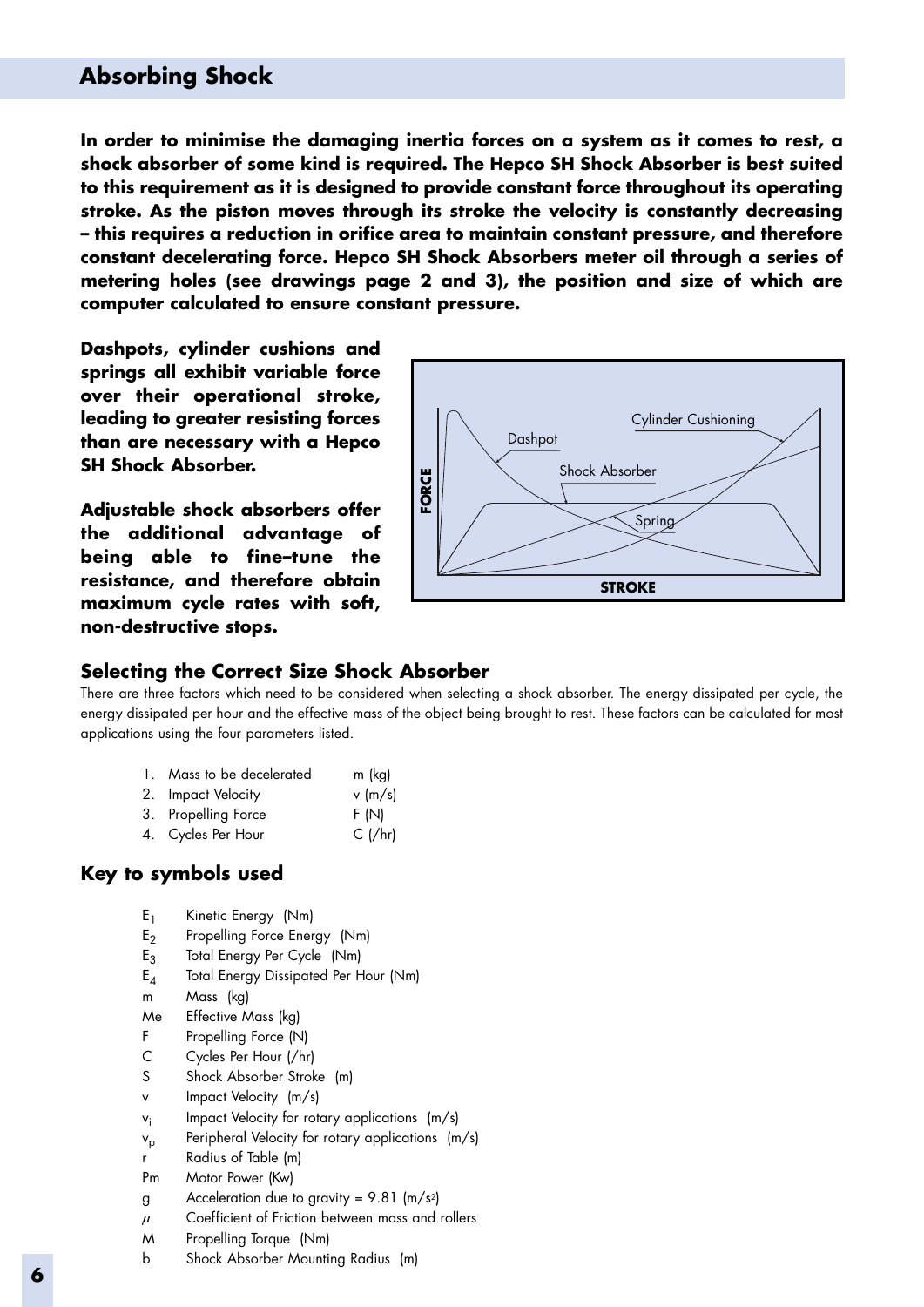### **Absorbing Shock**

 $E_1 = m \times v^2$ 2

 $E_2 = 0$  $E_3 = E_1 + E_2$  $E_4$  =  $E_3$  x C Me = <u>2 x E<sub>3</sub> = m</u>  $v^2$ 

#### **Moving mass without propelling force**

#### **Moving mass with propelling force**









#### **Rotary table with propelling force Mass propelled vertically**







#### **Moving mass, motor driven Moving mass, propelled by driven rollers/conveyor**

 $E_1 = m \times v^2$ 2  $E_2 = (m \times S \times M) \times S$  $E_3 = E_1 + E_2$  $E_4$  =  $E_3 \times C$  $Me = 2 \times E_3$  $\overline{v^2}$ 



F

 $E_1 = m \times v^2$ 2 E2 (movement downwards)

 $= [F + (g \times m)] \times S$ 

E2 (movement upwards)

 $=$  [F - (g x m)]  $\times$  S

 $E_3 = E_1 + E_2$ 

$$
E_4 = E_3 \times C
$$

$$
Me = \frac{2 \times E_3}{v^2}
$$



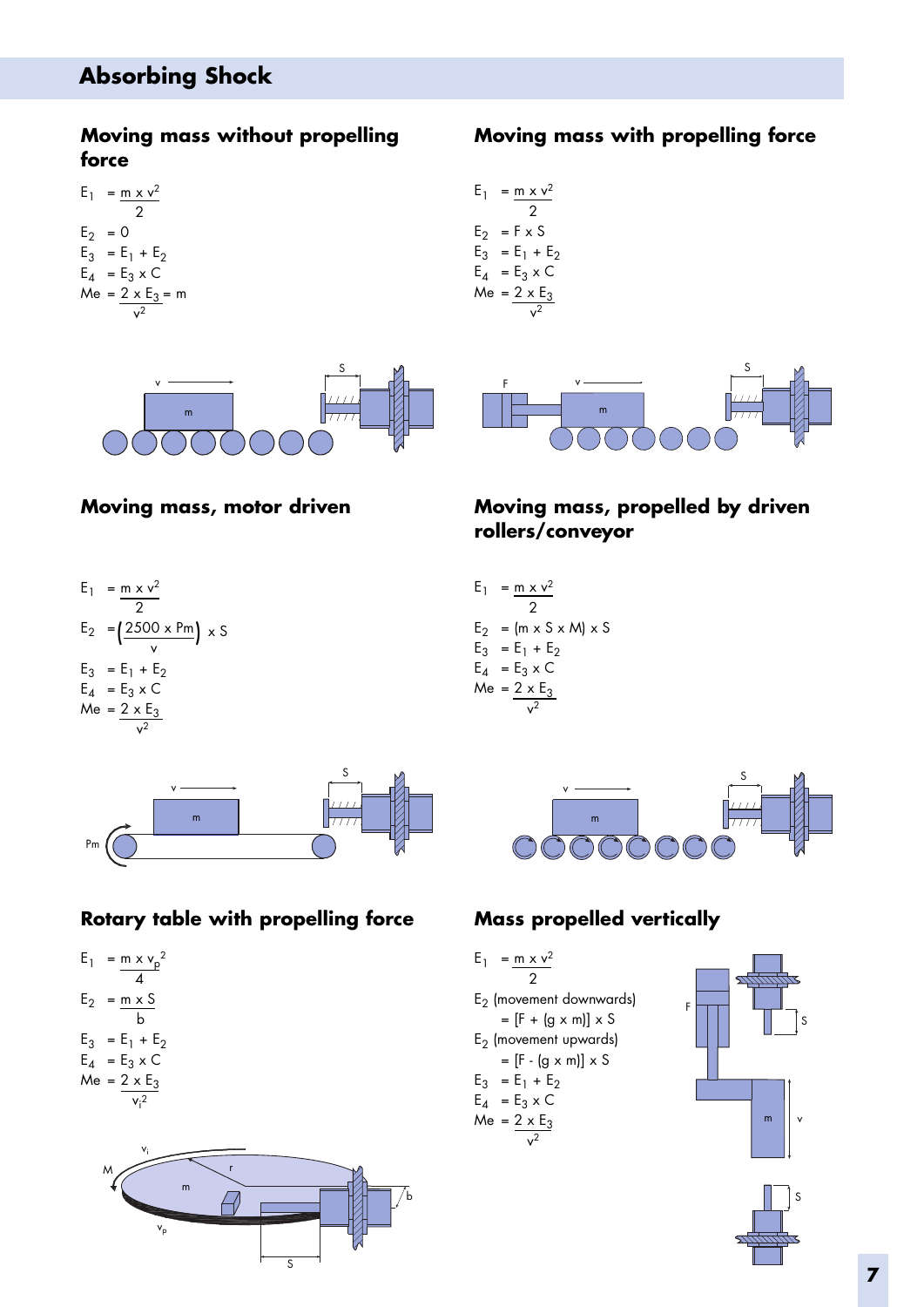#### **Energy Capacity Ratings**

**Having determined the energy requirements of your application, select a bore size and stroke that will perform the function from the charts below.**

**As a guideline, build in a safety factor of 20% more capacity than is actually required. This will allow for any application changes with respect to weight, velocity and cycles. It is also suggested that the longest stroke possible is chosen as this will provide maximum deceleration performance with lowest impact forces for added safety.**

**If you require help in selecting the correct shock absorber for your installation, please refer your application details to our Technical Sales Department.**

| Part No.                        | <b>Stroke</b> |      | <b>Effective Mass (kg) Me</b> | <b>Maximum Energy Capacity</b> |                     | <b>Mounting Strength</b> |
|---------------------------------|---------------|------|-------------------------------|--------------------------------|---------------------|--------------------------|
|                                 | (mm)          | Min. | Max.                          | Nm Per Cycle $(E_3)$           | Nm Per Hour $(E_A)$ | <b>Required (N)*</b>     |
| <b>SH10</b>                     | 6.4           | 1.8  | 5.5                           | 2.9                            | 22600               | 1130                     |
| SH <sub>10</sub> H              | 6.4           | 4.5  | 13.6                          | 2.9                            | 22600               | 1130                     |
| <b>SH12</b>                     | 9.5           | 0.9  | 16.4                          | 8.6                            | 28250               | 2260                     |
| <b>SH14</b>                     | 12.7          | 0.9  | 10                            | 17.2                           | 34000               | 3390                     |
| SH14H                           | 12.7          | 8.6  | 86                            | 17.2                           | 34000               | 3390                     |
| SH14HC                          | 12.7          | 68   | 204                           | 17.2                           | 34000               | 3390                     |
| <b>SH20</b>                     | 12.7          | 2.3  | 25                            | 25.9                           | 45200               | 5100                     |
| SH <sub>20</sub> H              | 12.7          | 22.7 | 227                           | 25.9                           | 45200               | 5100                     |
| SH <sub>20</sub> H <sub>C</sub> | 12.7          | 181  | 908                           | 25.9                           | 45200               | 5100                     |
| <b>SH204</b>                    | 25.4          | 2.3  | 16                            | 50.8                           | 68000               | 5000                     |
| <b>SH204H</b>                   | 25.4          | 9    | 59                            | 50.8                           | 68000               | 5000                     |
| SH <sub>204</sub> HC            | 25.4          | 36   | 227                           | 50.8                           | 68000               | 5000                     |
| SH25                            | 25.4          | 9    | 136                           | 69                             | 68000               | 6800                     |
| SH <sub>25</sub> H              | 25.4          | 113  | 1135                          | 69                             | 68000               | 6800                     |
| SH <sub>25</sub> HC             | 25.4          | 400  | 2270                          | 69                             | 68000               | 6800                     |

#### **Non–Adjustable Full Threaded Body Shock Absorbers**

#### **Adjustable Full Threaded Body Shock Absorbers**

| Part No.          | <b>Bore</b> | <b>Effective Mass (kg) Me</b><br><b>Stroke</b> |              |      | <b>Maximum Energy Capacity</b> |                     | <b>Mounting Strength</b> |  |
|-------------------|-------------|------------------------------------------------|--------------|------|--------------------------------|---------------------|--------------------------|--|
|                   | (mm)        | (mm)                                           | Min.<br>Max. |      | Nm Per Cycle $(E_3)$           | Nm Per Hour $(E_A)$ | <b>Required (N)*</b>     |  |
| SHA <sub>20</sub> | 4.8         | 12.7                                           | 0.91         | 109  | 23                             | 45200               | 4500                     |  |
| SHA <sub>25</sub> | 9.5         | 25.4                                           | 4.5          | 545  | 68                             | 67800               | 6670                     |  |
| SHA3625           | 12.7        | 25.4                                           | 4.5          | 1135 | 141                            | 84750               | 13900                    |  |
| SHA3650           | 12.7        | 50.8                                           | 9.5          | 2270 | 282                            | 98310               | 13900                    |  |

#### **Fixed Flange Adjustable Shock Absorbers**

| Part No.           | <b>Bore</b> | <b>Stroke</b> |      | <b>Effective Mass (kg) Me</b> | <b>Maximum Energy Capacity</b> |                     | <b>Mounting Strength</b> |
|--------------------|-------------|---------------|------|-------------------------------|--------------------------------|---------------------|--------------------------|
|                    | (mm)        | (mm)          | Min. | Max.                          | Nm Per Cycle $(E_3)$           | Nm Per Hour $(E_4)$ | <b>Required (N)*</b>     |
| <b>SHA4525 F/R</b> | 19          | 25.4          | 27   | 3629                          | 305.1                          | 124294              | 30000                    |
| <b>SHA4550 F/R</b> | 19          | 50.8          | 43   | 6350                          | 610.2                          | 146893              | 30000                    |
| <b>SHA4575 F/R</b> | 19          | 76.2          | 54   | 9526                          | 915.3                          | 180791              | 30000                    |
| <b>SHA6750 F/R</b> | 28.6        | 50.8          | 73   | 12701                         | 1582                           | 169492              | 77850                    |
| SHA67100 F/R       | 28.6        | 101.6         | 118  | 18144                         | 3164                           | 225989              | 77850                    |

\*Based on:  $2500 \times E_3$  (MAX.)

Stroke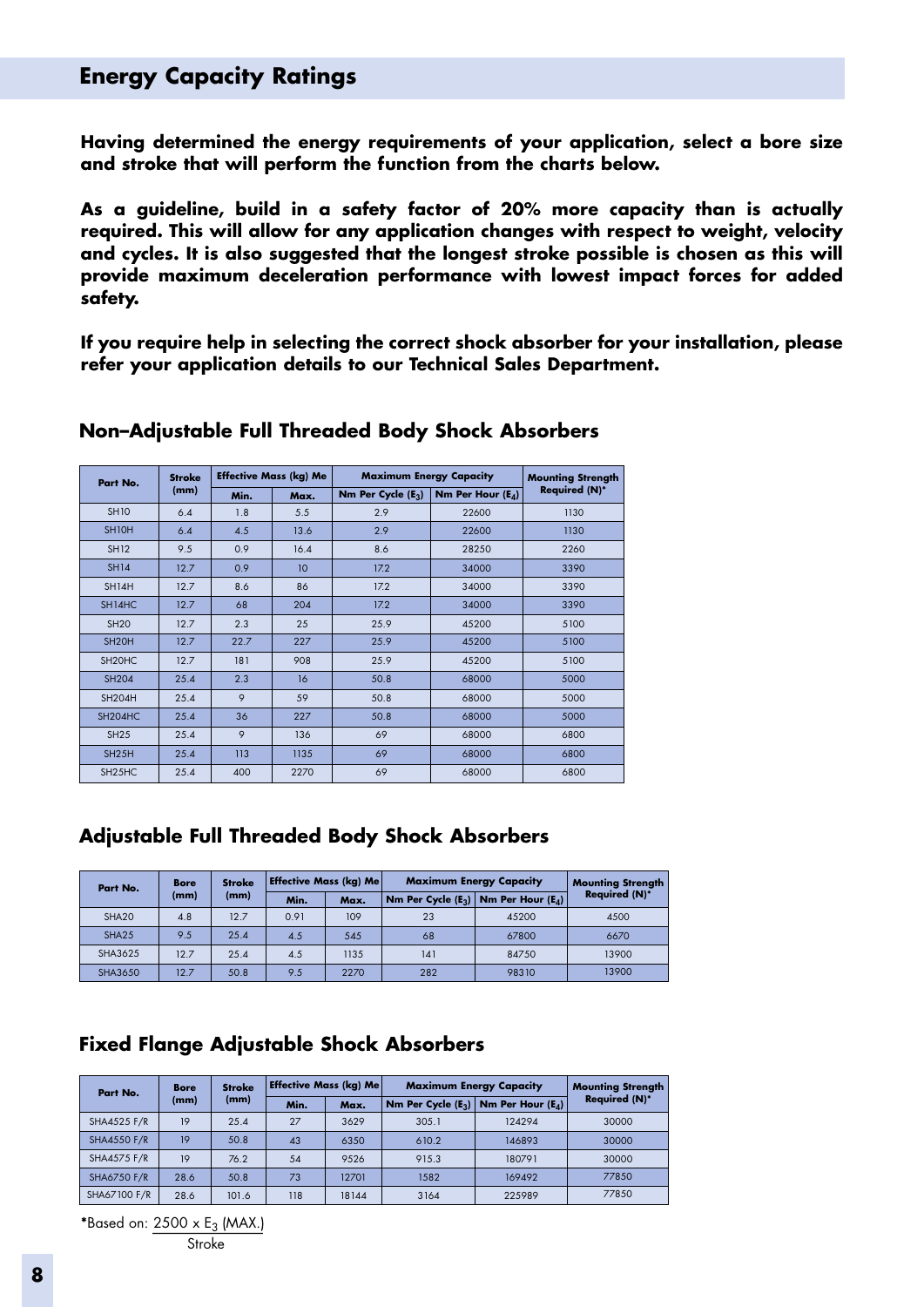#### **Example 1**

A 25mm bore cylinder with a driving force of 250N is used to drive a mass of 16kg through a travel of 700mm. The system is required to operate at a rate of 1 stroke per second, giving 1 shock absorber stroke every 2 seconds or 1800 per hour. A shock absorber stroke of 12.7mm is estimated.

With a short stroke pneumatic cylinder it is expected that the cylinder will accelerate the mass throughout its travel. The average speed is 0.7m in 1 sec, i.e. 0.7m/s however the impact speed at the end of the cylinder travel is 2 x average speed i.e. 1.4m/s.



$$
E_1 = \frac{m \times v^2}{2} = \frac{16 \times 1.4^2}{2} = 15.7 \text{ Nm}
$$
  
\n
$$
E_2 = F \times S = 250 \times 0.0127 = 3.18 \text{ Nm}
$$
  
\n
$$
E_3 = E_1 + E_2 = 15.7 + 3.18 = 18.88 \text{ Nm}
$$
  
\n
$$
E_4 = E_3 \times C = 18.88 \times 1800 = 33984 \text{ Nm/hr}
$$
  
\n
$$
Me = \frac{2 \times E_3}{v^2} = \frac{2 \times 18.88}{1.4^2} = 19.3 \text{ kg}
$$

From the tables on page 8, the selection is SH20

#### **Example 2**

A mass of 50kg is driven by a 0.75kw motor and belt drive at a speed of 0.9m/s. The system does 6 cycles per minute or 360 per hour. Shock absorber stroke of 25mm is estimated.



From the tables on page 8, the selection is SHA3625

$$
E_1 = \frac{m \times v^2}{2} = \frac{50 \times 0.9^2}{2} = 20.25 \text{ Nm}
$$
  
\n
$$
E_2 = \left(\frac{2500 \times \text{Pm}}{v}\right) \times S = \left(\frac{2500 \times 0.75}{0.9}\right) \times 0.025 = 52.1 \text{ Nm}
$$
  
\n
$$
E_3 = E_1 + E_2 = 20.25 + 52.08 = 72.33 \text{ Nm}
$$
  
\n
$$
E_4 = E_3 \times C = 72.33 \times 360 = 26038 \text{ Nm/hr}
$$
  
\n
$$
Me = 2 \times E_3 = 2 \times 72.33 = 178.6 \text{ kg}
$$

#### **Example 3**

A mass of 100kg is rotated by a torque of 200Nm at a peripheral speed of 0.8m/s. The radius of the ring is 400mm and the shock absorber acts at a radius of 350mm. The shock absorber performs 120 cycles per hour.





 $E_1$  = m x  $v_p^2$  =  $\frac{100 \times 0.8^2}{2}$  = 16 Nm 4 4  $E_2$  = <u>M x S</u> = 200 x 0.025 = 14.3 Nm b 0.35  $E_3$  =  $E_1$  +  $E_2$  = 16 + 14.3 = 30.3 Nm  $E_4$  =  $E_3$  x C = 30.3 x 120 = 3636 Nm/hr  $v_i$  =  $v_p$  x b = 0.8 x 0.35 = 0.7 m/s r 0.4 Me = 2 x E<sub>3</sub> = 2 x 30.3 = 123.7 Kg  $v_i^2$  0.7<sup>2</sup>

 $\sqrt{2}$  0.92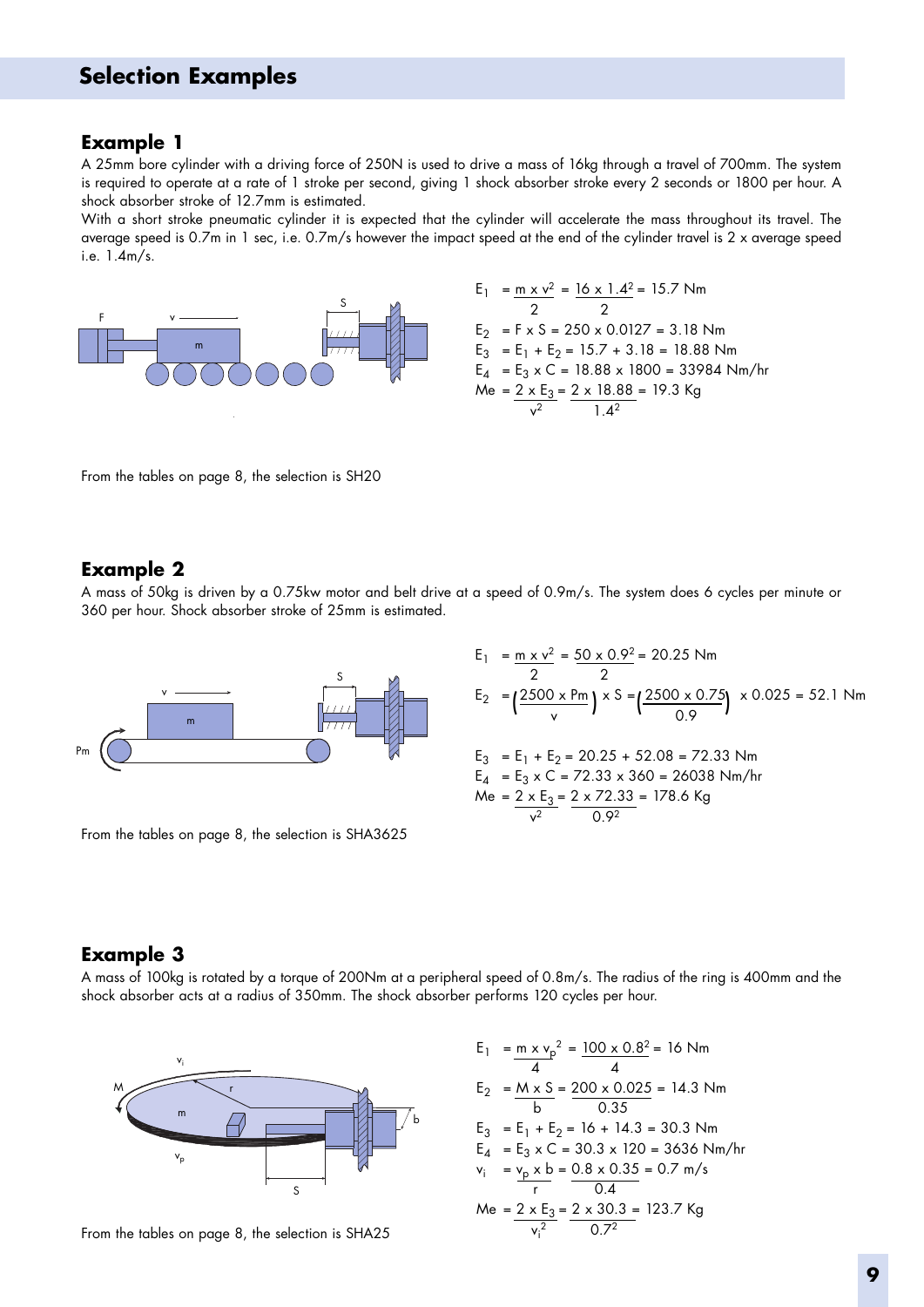### **Non–Adjustable, Full Threaded Body Shock Absorbers**



| Part No.     | A     | B        | c     | D                |      |                | G   | н   |      |                | K     |
|--------------|-------|----------|-------|------------------|------|----------------|-----|-----|------|----------------|-------|
|              |       | (stroke) |       |                  |      |                |     |     |      |                | (A/F) |
| <b>SH10</b>  | 47    | 5.8      | 33.5  | $M10 \times 1.0$ | 8.4  | 3.3            | 3   | 3.6 | 8.4  | 3              | 12.7  |
| <b>SH12</b>  | 66    | 9.7      | 45    | $M12 \times 1.0$ | 10.4 | 5              | 3.3 | 3.1 | 10.4 | $\overline{4}$ | 16    |
| <b>SH14</b>  | 87    | 11.9     | 61    | $M14 \times 1.5$ | 11.9 | $\overline{4}$ | 4.8 | 6.9 | 11.9 | 5              | 17    |
| <b>SH20</b>  | 89    | 11.9     | 61.7  | $M20 \times 1.5$ | 17   | 5.6            | 6.4 | 4.8 | 17   | 6              | 23.9  |
| <b>SH204</b> | 140.5 | 24.6     | 100.3 | $M20 \times 1.5$ | 17   | 5.6            | 6.4 | 4.8 | 17   | 6              | 23.9  |
| <b>SH25</b>  | 149   | 24.6     | 107   | $M25 \times 1.5$ | 22.4 | 4.6            | 7.9 | 6.4 | 22.4 | 8              | 30    |

### **Adjustable, Full Threaded Body Shock Absorbers**



| Part No. | $\overline{\phantom{a}}$ | (Stroke) |    |           |      |     |    | ш                               |     | <b>DO</b><br> | 84<br>M<br>(A/F) | N<br>(A/F) |
|----------|--------------------------|----------|----|-----------|------|-----|----|---------------------------------|-----|---------------|------------------|------------|
| SHA20    | 86.7                     | 12.7     | 62 | M20 x 1.5 | 16.8 | 4.8 | 20 | - -<br>$\overline{\phantom{a}}$ | 6.9 | 11.9          | 22.9             | 16.9       |







**Soft Pad (optional) Stop Collar (optional)**

| Part No. | $\overline{\phantom{a}}$ | D    |      |                  |      |      | G    | <b>A</b><br>ш |      |       | n.<br>n |      | $\mathsf{M}$ | $\mathbf N$ | О |       |
|----------|--------------------------|------|------|------------------|------|------|------|---------------|------|-------|---------|------|--------------|-------------|---|-------|
|          |                          |      |      |                  |      |      |      |               |      | (A/F) |         |      |              |             |   | (A/F) |
| SHA25    | 120.7                    | 34.9 | 61.7 | $M25 \times 1.5$ | 22.6 | 10.9 | 12.7 | 7.9           | 19.5 | 22    | 6.4     | 22.2 | 31.8         | 55.6        | 8 | 30    |

Г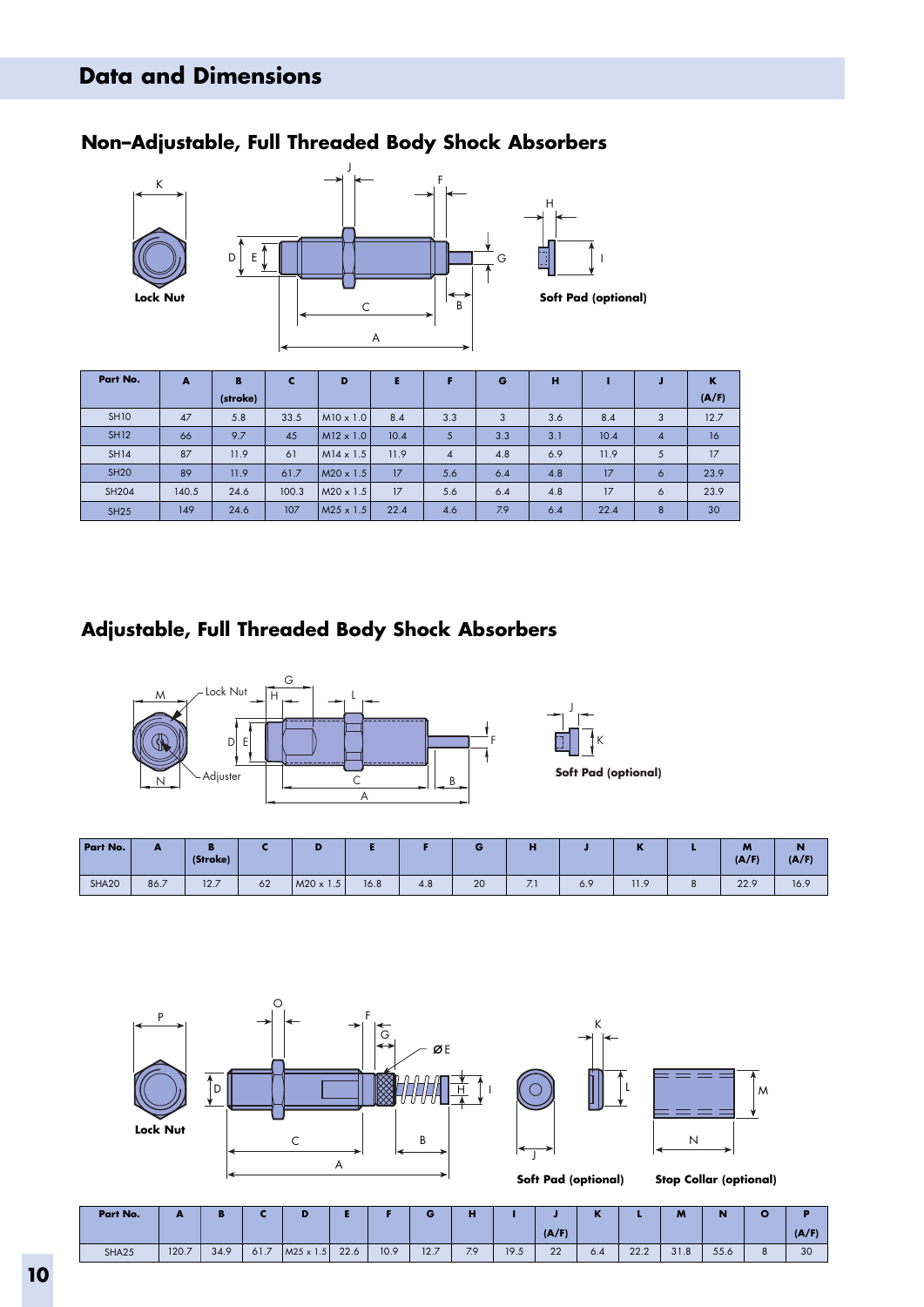#### **Adjustable, Full Threaded Body Shock Absorbers**



| Part No.       | ,,,,, | в        |       | D                |      |     | G   | п    |    |      | в.    |      |
|----------------|-------|----------|-------|------------------|------|-----|-----|------|----|------|-------|------|
|                |       | (stroke) |       |                  |      |     |     |      |    |      | (A/F) |      |
| SHA3625        | 165   | 23.8     | 108.9 | $M36 \times 1.5$ | 22.2 | 6.4 | 9.5 | 10.9 | 15 | 25.4 | 6.4   | 41.4 |
| <b>SHA3650</b> | 251.9 | 49.2     | 170.4 | $M36 \times 1.5$ | 22.2 | 6.4 | 9.5 | 10.9 | 15 | 25.4 | 6.4   | 41.4 |

#### **Universal Mounts**



| <b>UNIVERSAL</b><br><b>MOUNT</b> | A                | B    | c    | D    | E    | F    | G    | н   |      |
|----------------------------------|------------------|------|------|------|------|------|------|-----|------|
| <b>UM10</b>                      | $M10 \times 1.0$ | 25.4 | 38.1 | 12.7 | N/A  | 25.4 | 8.1  | 4.6 | 5.3  |
| <b>UM12</b>                      | $M12 \times 1.0$ | 25.4 | 38.1 | 12.7 | N/A  | 25.4 | 8.1  | 4.6 | 5.3  |
| <b>UM14</b>                      | $M14 \times 1.5$ | 29   | 45   | 16   | N/A  | 35   | 8.1  | 4.6 | 5.3  |
| <b>UM20</b>                      | $M20 \times 1.5$ | 35   | 46   | 16   | 25.4 | 35   | 10.4 | 5.6 | 10.4 |
| <b>UM25</b>                      | $M25 \times 1.5$ | 35   | 46   | 16   | 25.4 | 35   | 10.4 | 5.6 | 10.4 |
| <b>UM36</b>                      | $M36 \times 1.5$ | 44.5 | 50.8 | 9.5  | 27   | 46.3 | N/A  | 5.6 | N/A  |



| <b>SHOCK</b><br><b>ABSORBER</b> | LOCK<br>NUT |
|---------------------------------|-------------|
| <b>SH10</b>                     | <b>LN10</b> |
| <b>SH12</b>                     | <b>LN12</b> |
| <b>SH14</b>                     | <b>LN14</b> |
| SH/SHA20                        | <b>LN20</b> |
| SH/SHA25                        | <b>LN25</b> |
| SHA36                           | LN36        |

**Lock Nut Soft Pad** Material: Polyurethane

ī

| <b>SHOCK</b><br><b>ABSORBER</b> | <b>SOFT</b><br>PAD |
|---------------------------------|--------------------|
| <b>SH10</b>                     | <b>SP10</b>        |
| <b>SH12</b>                     | <b>SP12</b>        |
| SH14/SHA20                      | <b>SP14</b>        |
| <b>SH20</b>                     | <b>SP20</b>        |
| SH25                            | SP <sub>25</sub>   |
| SHA <sub>25</sub>               | SP <sub>25</sub> A |

Lock Nut, Soft Pad and Universal Mount part numbers correspond with the part number of the Full Threaded Body Shock Absorber these accesories are to be used with.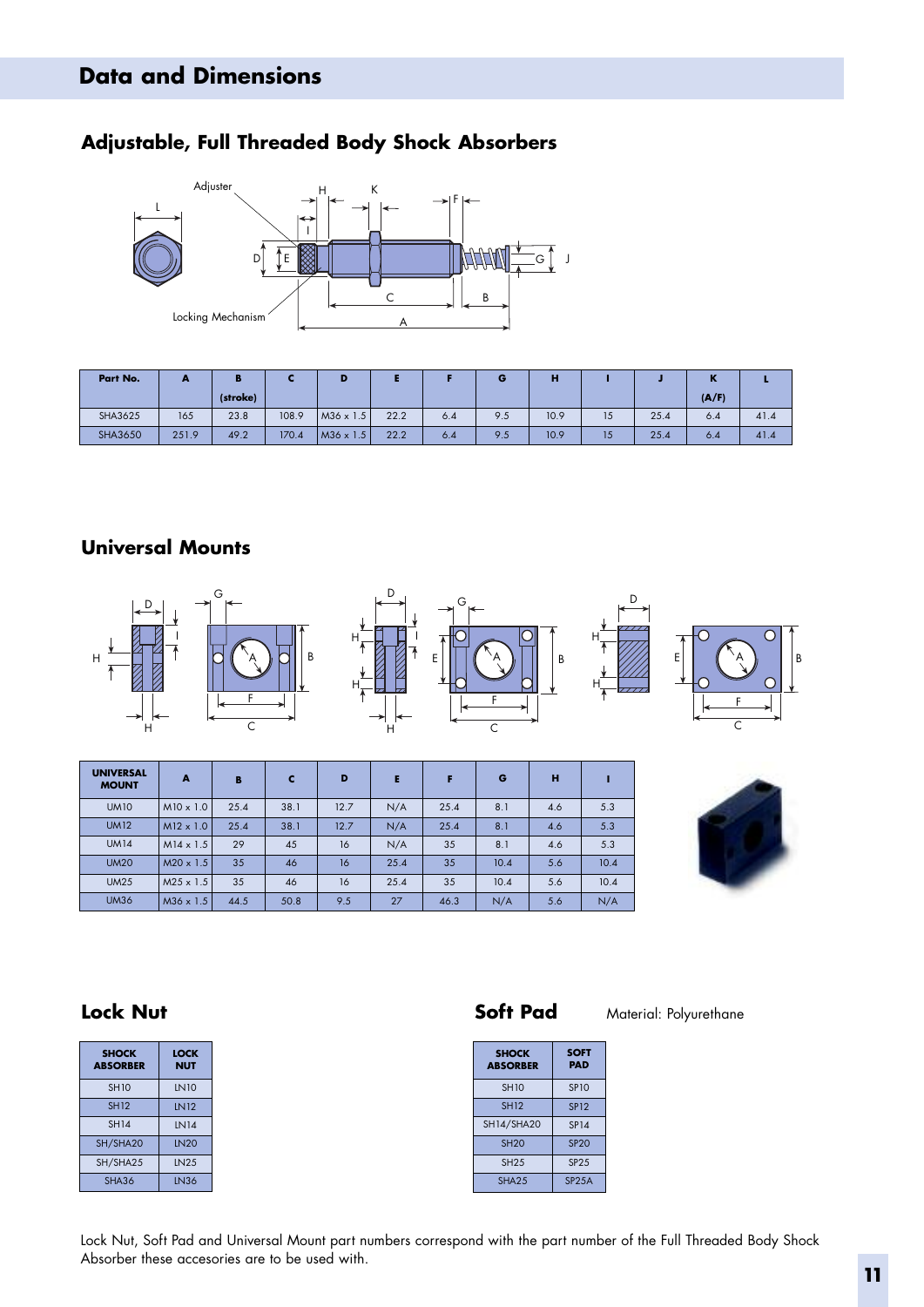

#### **Fixed Flange Adjustable Shock Absorbers**

| Part No.         | A     | в     | c     | D    |      |      | G    | н    |      |           | K    |      | M    | N    | $\circ$ | P    |
|------------------|-------|-------|-------|------|------|------|------|------|------|-----------|------|------|------|------|---------|------|
| <b>SHA4525F</b>  | 144.5 | 50    | N/A   | 24.6 | 38.1 | 44.5 | 12.7 | 29.4 | 47.2 | $1/8$ NPT | 14.3 | 57.2 | 41.3 | 76.2 | 60.3    | 8.7  |
| <b>SHA4550F</b>  | 195.3 | 75.4  | N/A   | 24.6 | 38.1 | 44.5 | 12.7 | 29.4 | 59.9 | $1/8$ NPT | 14.3 | 57.2 | 41.3 | 76.2 | 60.3    | 8.7  |
| <b>SHA4575F</b>  | 246.1 | 100.8 | N/A   | 24.6 | 38.1 | 44.5 | 12.7 | 29.4 | 76.6 | $1/8$ NPT | 14.3 | 57.2 | 41.3 | 76.2 | 60.3    | 8.7  |
| <b>SHA6750F</b>  | 225.4 | 85.7  | N/A   | 34.9 | 50.8 | 66.7 | 15.9 | 34.9 | 69.8 | $1/4$ NPT | 20.6 | 88.9 | 69.8 | N/A  | N/A     | 10.3 |
| SHA67100F        | 327   | 136.5 | N/A   | 34.9 | 50.8 | 66.7 | 15.9 | 34.9 | 95.3 | $1/4$ NPT | 20.6 | 88.9 | 69.8 | N/A  | N/A     | 10.3 |
| <b>SHA4525R</b>  | 144.5 | 50    | 119.1 | N/A  | 38.1 | 44.5 | 12.7 | 29.4 | 47.2 | $1/8$ NPT | 14.3 | 57.2 | 41.3 | 76.2 | 60.3    | 8.7  |
| <b>SHA4550R</b>  | 195.3 | 75.4  | 144.5 | N/A  | 38.1 | 44.5 | 12.7 | 29.4 | 59.9 | $1/8$ NPT | 14.3 | 57.2 | 41.3 | 76.2 | 60.3    | 8.7  |
| <b>SHA4575R</b>  | 246.1 | 100.8 | 169.9 | N/A  | 38.1 | 44.5 | 12.7 | 29.4 | 76.6 | 1/8 NPT   | 14.3 | 57.2 | 41.3 | 76.2 | 60.3    | 8.7  |
| SHA6750R         | 225.4 | 85.7  | 174.6 | N/A  | 50.8 | 66.7 | 15.9 | 34.9 | 69.8 | $1/4$ NPT | 20.6 | 88.9 | 69.8 | N/A  | N/A     | 10.3 |
| <b>SHA67100R</b> | 327   | 136.5 | 225.4 | N/A  | 50.8 | 66.7 | 15.9 | 34.9 | 95.3 | 1/4 NPT   | 20.6 | 88.9 | 69.8 | N/A  | N/A     | 10.3 |

J = oil hole size for external accumulator (available on request)

Flanges are rectangular for size 45 shock absorbers and square for size 67 shock absorbers.

#### **Stop Collar - for use only with rear flanged shock absorbers, series SHA45/67R**



| Part No. | . .  | в    |      |      |  |
|----------|------|------|------|------|--|
| SC45R    | 35   | 25.8 | 39.7 | 54   |  |
| SC67R    | 48.4 | 36.1 | 54   | 79.4 |  |



**Positive Stop Bars - for use only with front flanged shock absorbers, series SHA45/67F**



| Part No. | . .  |      |      |      |      |      | œ           | п  |
|----------|------|------|------|------|------|------|-------------|----|
| SB45F    | 38.1 | 25.8 | 79.4 | 57.2 | 41.3 | 12.7 | $5/16 - 18$ | 19 |
| SB67F    | 51.6 | 36.1 | 88.9 | 88.9 | 69.9 | 12.7 | $3/8 - 16$  |    |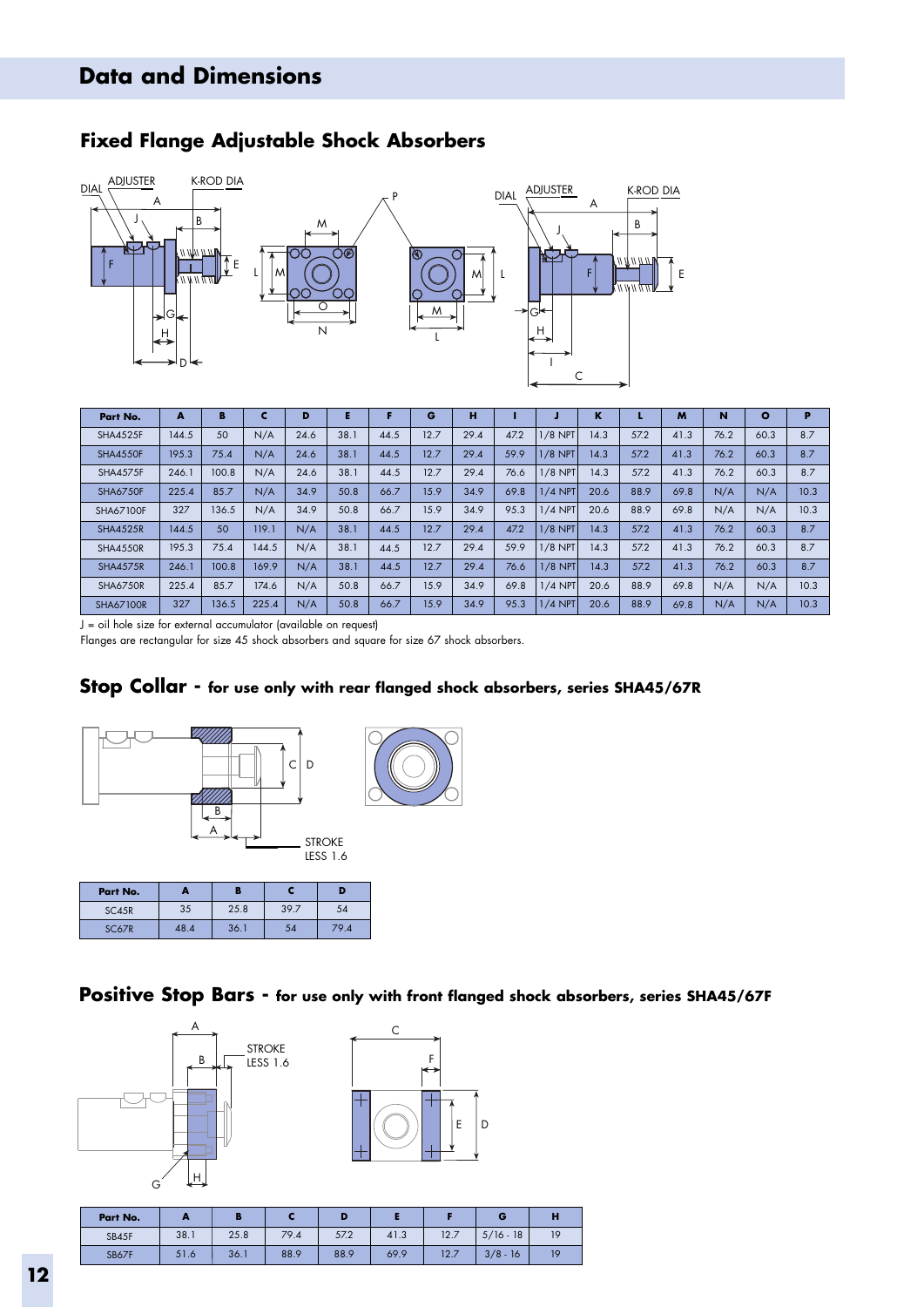#### **Installation**

#### **Adjustable and Non–Adjustable Full Threaded Body Models**



### **Adjustment**

Hepco Shock Absorbers are supplied with the adjustment set at the mid position between hard and soft. To adjust, use a hex key to unlock the adjuster. If the initial impact is abrupt, then the shock absorber is set too hard, use a screwdriver to gradually rotate the adjuster towards "soft" or "18". If there is a hard impact at the end of the stroke then the initial setting is too soft, turn the adjuster towards "hard" or "0". The correct setting is indicated by deceleration through the entire operating stroke, without any abrupt shocks. When the correct setting is found, lock the adjuster screw with the hex key.

#### **Ordering Details**

Simply order the part number of the shock absorber and any accessories required, together with the quantity, for example:

- 4 x SHA25 Adjustable Full Threaded Body Shock Absorber, size 25
- 4 x SP25 Soft Pads for Shock Absorber SHA25

#### **Important Notes:**

Adjustable and Non-Adjustable Full Threaded Body Shock Absorbers are supplied with one Lock Nut as standard. Certain mounting arrangements (see above) may require additional Lock Nuts – these should be ordered as separate items, referring to the table at the bottom of page 11 for the correct part number.

Universal Mounts for full threaded body models and Positive Stop Bars for fixed flange models are not supplied with fixing screws as length will be application dependent – see the relevant table for screw sizes required.

External Accumulators are not standard items in the fixed flange range, but can be obtained by Hepco to special order on extended delivery times.

Soft Pads are not available for shock absorber SHA36.

Stop Collar for Shock Absorber SHA25 is optional and should be ordered as a separate item, part number SC25.